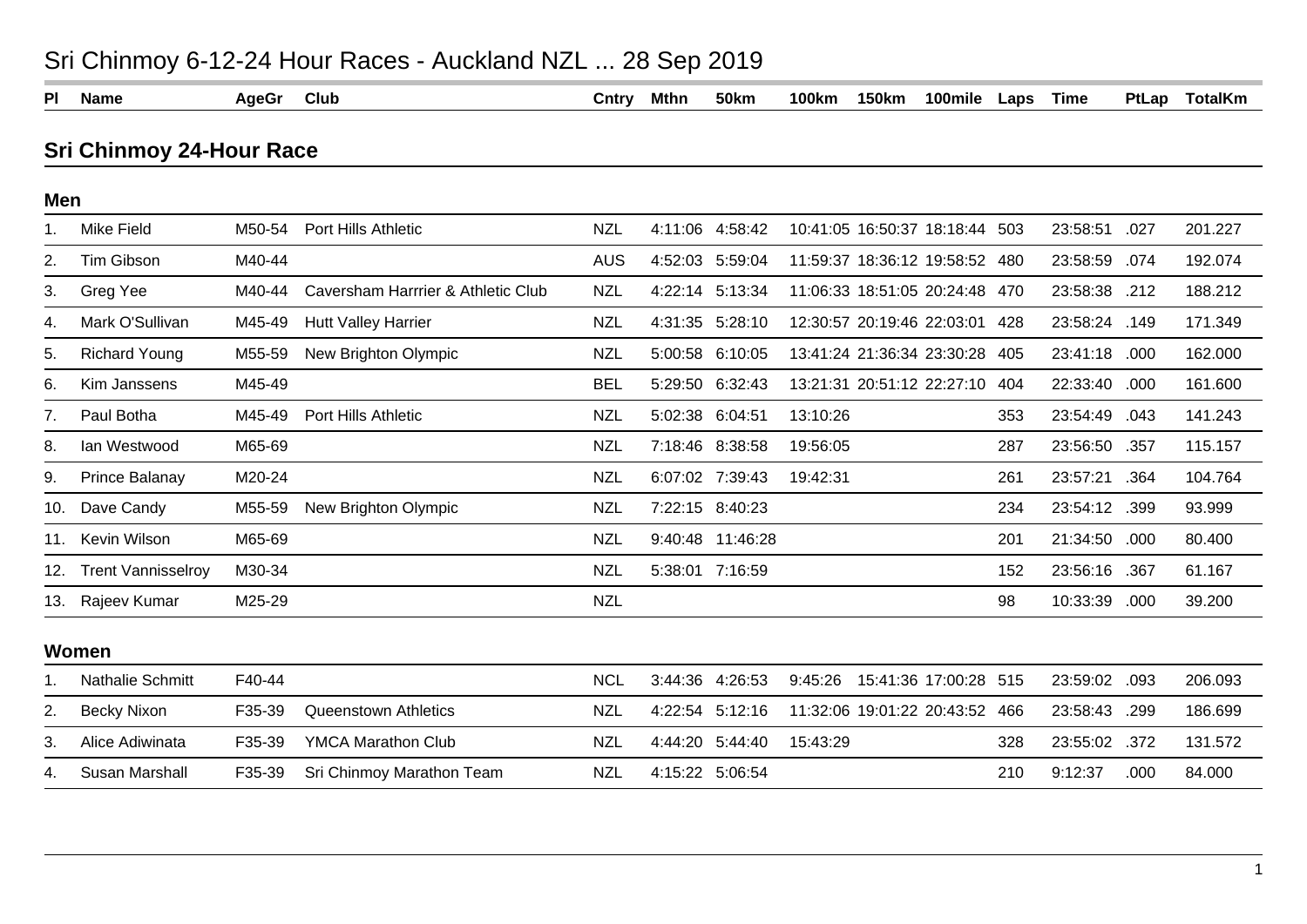| PI  | <b>Name</b>              | <b>AgeGr</b> | <b>Club</b>                 | Cntry      | Mthn            | <b>50km</b>     | <b>100km</b> | <b>150km</b> | 100mile | Laps | <b>Time</b> | PtLap | <b>TotalKm</b> |
|-----|--------------------------|--------------|-----------------------------|------------|-----------------|-----------------|--------------|--------------|---------|------|-------------|-------|----------------|
|     | Sri Chinmoy 12-Hour Race |              |                             |            |                 |                 |              |              |         |      |             |       |                |
| Men |                          |              |                             |            |                 |                 |              |              |         |      |             |       |                |
|     | Bryan McCorkindale       | M65-69       | New Brighton Olympic        | <b>NZL</b> | 3:56:28         | 4:41:12         | 10:13:29     |              |         | 282  | 11:55:44    | .375  | 113.175        |
| 2.  | Nick Allen               | M40-44       |                             | <b>NZL</b> |                 | 3:57:04 5:00:43 | 11:46:11     |              |         | 256  | 11:58:47    | .239  | 102.639        |
| 3.  | <b>Cliff Harrison</b>    | M60-64       |                             | <b>NZL</b> |                 | 5:27:38 6:46:32 |              |              |         | 208  | 11:58:05    | .196  | 83.396         |
| 4.  | Mark Chignell            | M55-59       | <b>Hill City University</b> | <b>NZL</b> |                 | 5:54:52 7:26:50 |              |              |         | 198  | 11:56:00    | .376  | 79.576         |
| 5.  | <b>Warwick Catchpole</b> | M45-49       |                             | <b>NZL</b> |                 | 4:45:13 5:47:30 |              |              |         | 167  | 8:00:58     | .000  | 66.800         |
| 6.  | Don Kerr                 | M60-64       | Sri Chinmoy Marathon Team   | <b>NZL</b> |                 | 6:39:58 8:16:05 |              |              |         | 166  | 11:58:33    | .127  | 66.527         |
| 7.  | Shay Gordon              | M40-44       |                             | <b>NZL</b> | 4:45:14 5:50:21 |                 |              |              |         | 160  | 8:00:50     | .000  | 64.000         |
| 8.  | <b>Faliq Sharif</b>      | M35-39       |                             | <b>NZL</b> | 8:46:33         | 10:50:36        |              |              |         | 131  | 11:55:41    | .005  | 52.405         |
|     | Women                    |              |                             |            |                 |                 |              |              |         |      |             |       |                |
|     | <b>Valerie Muskett</b>   | F65-69       |                             | <b>NZL</b> |                 | 4:26:52 5:21:50 |              |              |         | 245  | 11:58:49    | .176  | 98.176         |
| 2.  | <b>Natalie Burrows</b>   | F40-44       |                             | <b>NZL</b> |                 | 5:52:13 7:01:37 |              |              |         | 202  | 11:57:46    | .233  | 81.033         |
| 3.  | Helen Chignell           | F55-59       | <b>Hill City University</b> | <b>NZL</b> |                 | 6:57:06 8:26:52 |              |              |         | 177  | 11:57:30    | .272  | 71.072         |
| 4.  | Lisa Haasbroek           | F40-44       |                             | <b>NZL</b> |                 | 7:38:21 9:30:02 |              |              |         | 145  | 11:56:00    | .271  | 58.271         |

## Sri Chinmoy 6-12-24 Hour Races - Auckland NZL ... 28 Sep 2019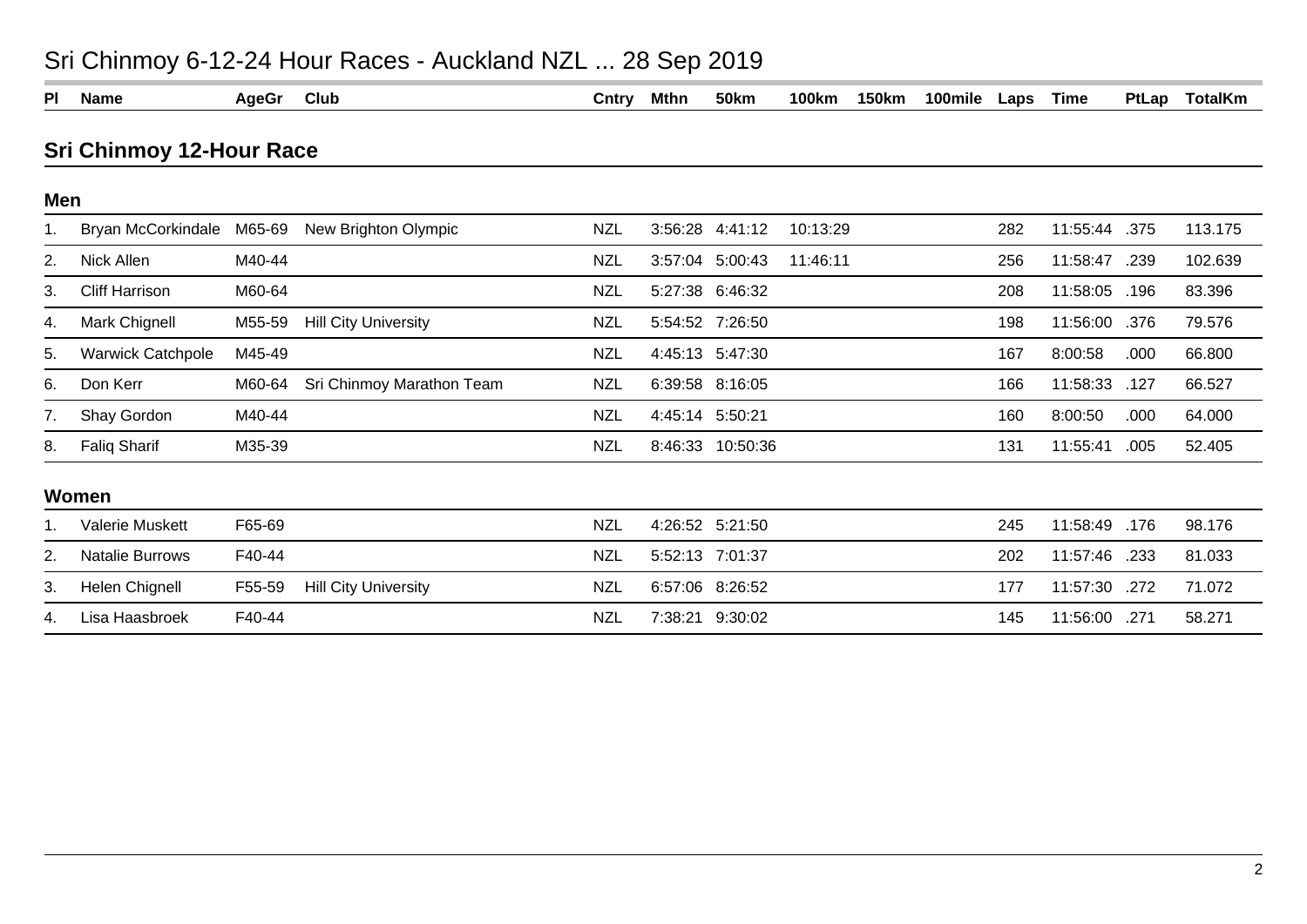| Sri Chinmoy 6-12-24 Hour Races - Auckland NZL  28 Sep 2019 |  |  |
|------------------------------------------------------------|--|--|
|------------------------------------------------------------|--|--|

| PI  | <b>Name</b>                    | <b>AgeGr</b> | Club                                  | Cntry      | <b>Mthn</b> | <b>50km</b>     | 100km | <b>150km</b> | 100mile | Laps | Time    | PtLap | <b>TotalKm</b> |
|-----|--------------------------------|--------------|---------------------------------------|------------|-------------|-----------------|-------|--------------|---------|------|---------|-------|----------------|
|     | <b>Sri Chinmoy 6-Hour Race</b> |              |                                       |            |             |                 |       |              |         |      |         |       |                |
| Men |                                |              |                                       |            |             |                 |       |              |         |      |         |       |                |
|     | Wayne Botha                    | M45-49       | <b>Takapuna Harriers</b>              | <b>NZL</b> |             | 3:32:10 4:11:24 |       |              |         | 175  | 5:58:45 | .254  | 70.254         |
| 2.  | Thomas Watson                  | M30-34       |                                       | <b>NZL</b> |             | 3:29:36 4:09:57 |       |              |         | 171  | 5:58:48 | .212  | 68.612         |
| 3.  | <b>Brad Luiten</b>             | M35-39       |                                       | <b>NZL</b> |             | 3:28:51 4:24:35 |       |              |         | 160  | 5:58:07 | .344  | 64.344         |
| 4.  | Peter Kenny                    | M45-49       | Owairaka Amateur Athletic and Harrier | <b>NZL</b> |             | 3:46:32 4:40:21 |       |              |         | 149  | 5:58:09 | .321  | 59.921         |
| 5.  | <b>Keith Burrows</b>           | M40-44       | Owairaka Amateur Athletic and Harrier | <b>NZL</b> |             | 3:55:22 4:57:13 |       |              |         | 149  | 5:58:45 | .279  | 59.879         |
| 6.  | Tom Keeler                     | M35-39       |                                       | <b>NZL</b> |             | 4:26:15 5:20:35 |       |              |         | 139  | 5:59:02 | .173  | 55.773         |
| 7.  | Roger Colquhoun                | M45-49       |                                       | <b>NZL</b> |             | 4:44:18 5:42:00 |       |              |         | 131  | 5:59:16 | .039  | 52.439         |
| 8.  | Malcolm Chamberlin             | M65-69       | <b>Auckland City Athletics Club</b>   | <b>NZL</b> |             | 4:35:10 5:45:04 |       |              |         | 129  | 5:58:32 | .250  | 51.850         |
| 9.  | <b>Matt Ford</b>               | M45-49       |                                       | <b>NZL</b> | 5:58:02     |                 |       |              |         | 106  | 5:59:32 | .039  | 42.439         |
| 10. | Jim Lawless                    | M65-69       | Sri Chinmoy Marathon Team             | <b>NZL</b> |             |                 |       |              |         | 94   | 5:56:21 | .352  | 37.952         |
|     | Women                          |              |                                       |            |             |                 |       |              |         |      |         |       |                |
|     | Dawn Tuffery                   | F35-39       | <b>Hamilton City Hawks</b>            | <b>NZL</b> |             | 4:04:46 4:52:16 |       |              |         | 155  | 5:59:02 | .198  | 62.198         |
| 2.  | Niribili File                  | F70-74       | Sri Chinmoy Marathon Team             | <b>NZL</b> |             |                 |       |              |         | 94   | 5:59:43 | .023  | 37.623         |